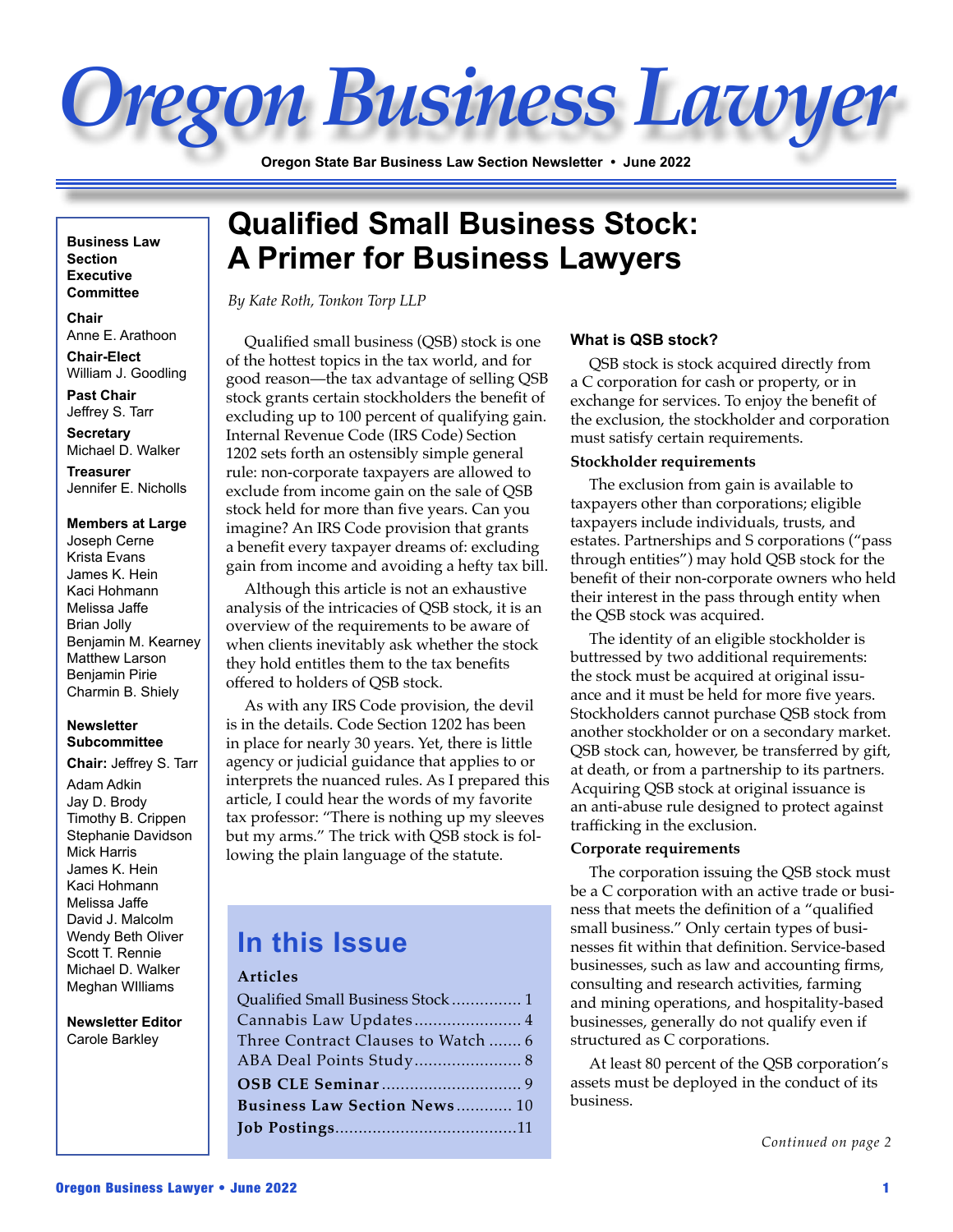## **QSB Stock** *Continued from page 1*



*Kate Roth is an associate in Tonkon Torp's tax and executive compensation and employee benefits practice groups. She focuses on the effect of federal and state taxes on business transactions, including taxation of corporations, partnerships, and limited liability companies. Before joining Tonkon Torp, Kate was a judicial law clerk for the Honorable Kathleen Kerrigan at the United States Tax Court.*

The aggregate gross value of those assets cannot exceed \$50 million at the time the QSB stock is issued. Gross asset value includes any assets owned by the corporation's subsidiaries. Further, gross asset value is measured both before and after a stockholder contributes money or property in exchange for stock. The value of the property contributed is its fair market value, not its basis in the stockholder's hands.

#### **Exclusion limitations**

Eligible gain from the sale of QSB stock is subject to two limitations. First, the total amount of gain eligible for the exclusion is capped at the greater of \$10 million or 10 times the basis of the QSB stock. This limitation applies to each year in which the stockholder sells QSB stock in a particular corporation. The \$10 million limitation cap is reduced by all prior sales of QSB stock held in the same corporation. For instance, if a stockholder sold 50 percent of her stock of Corp X in year one and the other 50 percent in year 10, the \$10 million limitation cap in year 10 would be reduced by the total gain excluded in year one from the sale of her Corp X stock.

Both limitation caps are applied on a per-issuer, per-stockholder basis. This means each stockholder of the same corporation gets his or her own limitation cap.

The second limitation tells us what percentage of that eligible gain is excludible, which is dictated by the date on which the stockholder acquired the QSB stock. A stockholder may exclude:

- 50 percent of the gain on stock issued after August 10, 1993 and before February 18, 2009
- 75 percent of the gain on stock issued after February 17, 2009 and before September 27, 2010
- 100 percent of the gain on stock issued after September 27, 2010

For example, let us assume an eligible stockholder held QSB stock that she acquired on January 1, 2015, for \$5 million. She sold her stock on January 1, 2021, for \$50 million for a gain of \$45 million. Her per-issuer limitation cap was \$50 million, or 10 times the basis of her QSB stock. Because she acquired the stock after September 27, 2010, she was able to exclude all of the \$45 million gain.

The 100-percent gain exclusion currently available has been the subject of Congressional debate in the Build Back Better legislation. As passed by the House in November 2021, the legislation would limit the gain exclusion to 50 percent of eligible gain realized on the sale of QSB stock for stockholders whose adjusted gross income is \$400,000 or more. The Senate has taken no action on the legislation.

#### **Other QSB stock issues: gifts, deferrals, conversions, exchanges, and redemptions Gifting QSB Stock**

The QSB Stock rules allow stockholders to gift or transfer their stock under certain circumstances. Under these rules, QSB stock retains its character when it is transferred by gift, at death, or from a partnership to a partner.

If an individual acquires QSB stock by gift, they are treated as acquiring the stock directly from the issuing corporation and holding the stock for the same period of time as the individual who made the gift. The person making the gift needs to gift the QSB stock; gifts of a partnership interest that holds QSB stock are not explicitly allowed. For this purpose, a "gift" is most likely analyzed under the income tax rules of the IRS Code rather than the gift-tax rules.

#### **Deferring gain**

Gain from the sale of QSB stock can, in certain circumstances, be deferred by rolling the sales proceeds into newly acquired QSB stock. Deferring gain works similarly to how an IRS Code Section 351 exchange works in a real estate transaction. To qualify for the rollover, the stockholder must have held the original QSB stock for at least six months and must acquire the replacement stock within 60 days. Generally, in a rollover transaction, gain is recognized to the extent the sales proceeds exceed the cost of the newly purchased QSB Stock during the 60-day period.

#### **Entity conversions**

In order for the stock received in an entity conversion to qualify as QSB stock, the transaction itself needs to qualify as an IRS Code Section 351 transaction. For those unfamiliar with this rule, an IRS Code Section 351 transaction is a gain deferral provision in which transferors contribute property to a corporation solely in exchange for stock and control the corporation immediately after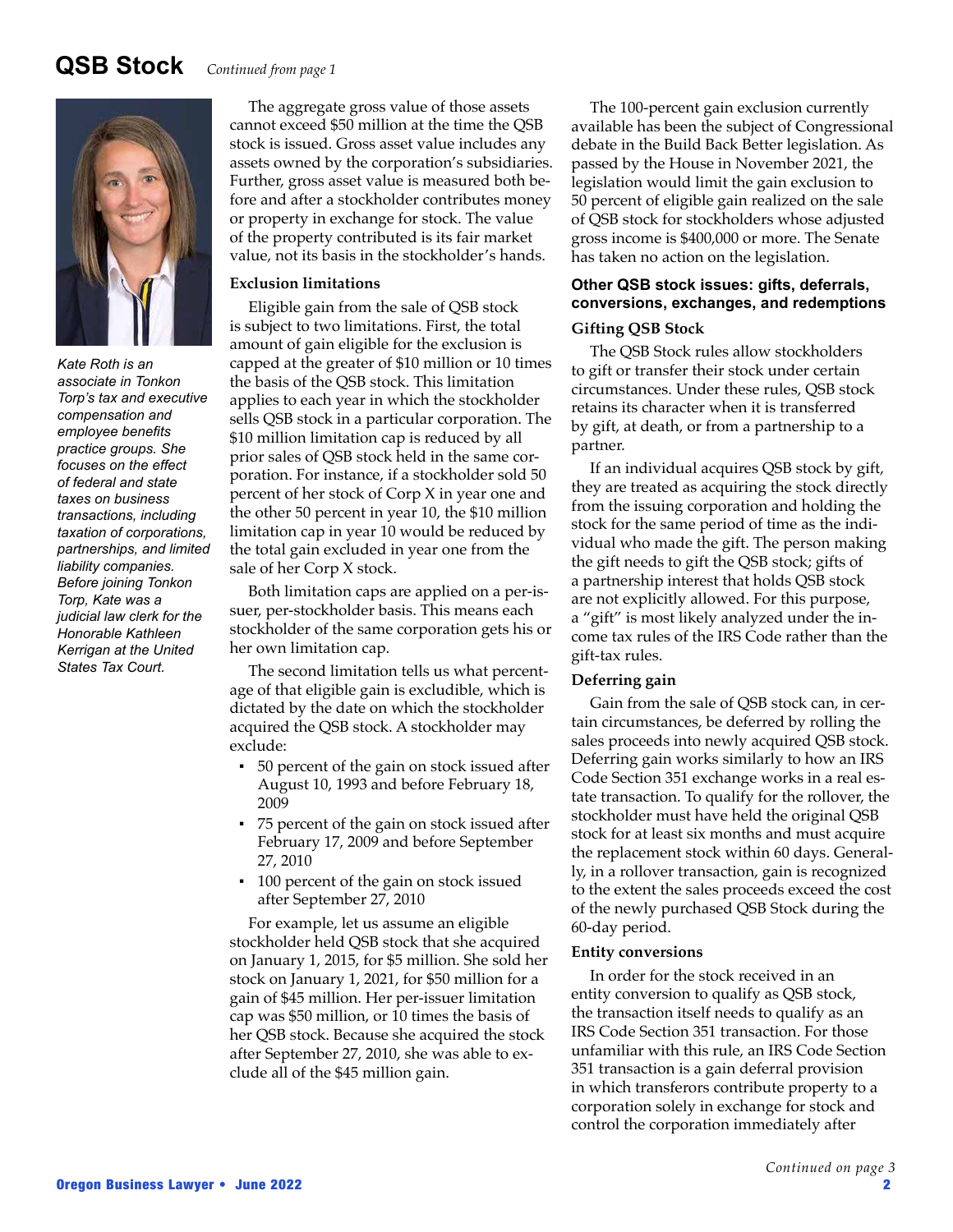**TEOME TA** 

*The tax advantage of selling QSB stock grants certain stockholders the benefit of excluding up to 100 percent of qualifying gain.*

the contribution. At a very high level, control is defined as owning at least 80 percent of a corporation's stock.

Owners of sole proprietorships, disregarded entities, and partnerships can use the conversion rules to take advantage of the QSB stock rules. Any of these entities whose formation predates the enactment of the QSB stock rules can convert to a corporation and still meet the definition of *qualified small business* as long as the newly formed corporation issues stock upon conversion and all of the other rules are satisfied.

In a partnership conversion, be mindful of the fair market value of assets contributed to the newly formed corporation. A partnership generally holds its assets at book value rather than fair market value. As discussed, for QSB stock purposes, the aggregate gross asset value at the time of contribution equals the fair market value. Thus, stock issued when converting a partnership will not qualify as QSB stock if the fair market value of assets exceeds \$50 million.

#### **Tax-free exchanges and reorganizations**

Stock received in a tax-free exchange or reorganization is not automatically disqualified from QSB stock treatment even though the stockholder contributed stock in the exchange. There is a very fine distinction here. If the newly acquired stock is NOT QSB stock, the gain inherent in the relinquished stock at the time of the exchange or reorganization is preserved for purposes of the amount of gain the stockholder may later exclude on the sale of the newly acquired stock. Thus, the amount of the QSB stock gain exclusion is capped and rolled into the newly acquired stock.

For instance, assume a QSB corporation is acquired in a tax-free reorganization in which the stockholder exchanges her QSB stock for voting stock of the acquiring corporation. At the time of the transfer, the basis of her stock is \$5 million and its value is \$60 million. If the acquiring corporation is not a QSB, the exclusion amount is capped at \$50 million. Any gain realized in excess of \$50 million on the later sale of her newly acquired stock will not qualify for the QSB stock exclusion.

There is no limit on the number of times a stockholder can exchange the stock in these types of transactions. However, all subsequent transfers will be subject to the cap just described.

In contrast, the exclusion benefit is not capped if the newly acquired stock qualifies as QSB stock. For instance, if a corporation undergoes a change in identity or its place of incorporation, the status of its stock remains intact. We see these types of transactions when a corporation organized in Oregon, for example, reincorporates as a Delaware corporation. The successor corporation is treated the same as its predecessor. The same holds true for recapitalization transactions in which a stockholder exchanges his or her series A common stock for series B common stock.

#### **Redemptions**

Corporate redemptions can affect whether stock is QSB stock. There are two technical redemption rules: significant redemptions and redemptions from the taxpayer (or related person). The significant redemption rule disqualifies what would otherwise be QSB stock if the corporation redeems stock within one year before and one year after the issuance and the aggregate value of the redeemed stock exceeds five percent of all stock issued during that twoyear window.

Redemptions from the taxpayer are subject to a different rule. Stock acquired by a particular taxpayer is not QSB stock if the corporation purchases or redeems any of its stock from the taxpayer (or related person, such as the taxpayer's family members) within a four-year period beginning two years before the issuance date under consideration.  $\triangleleft$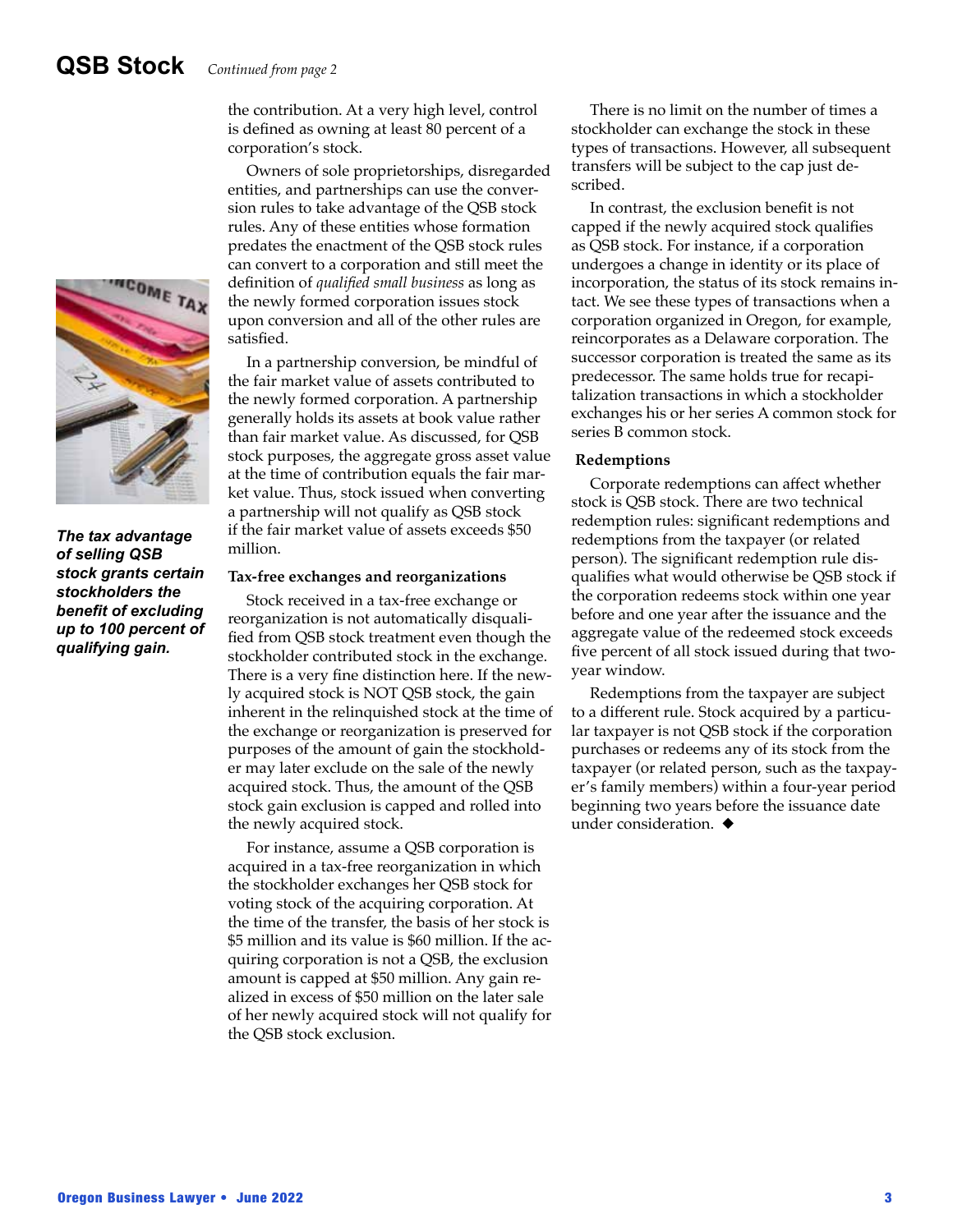## **The View from Oregon Cannabis Law and Industry Updates**

*By Alex J. Berger, Emerge Law Group*



*Alex J. Berger is a regulatory attorney with Emerge Law Group.He primarily serves the cannabis and hemp/CBD industries. His practice focuses on state and federal regulatory compliance and licensing. He represents a broad base of cannabisrelated clients, including cultivators, processors, wholesalers, dispensaries, and ancillary businesses.*

The last six months have seen perhaps the most legal and regulatory changes to Oregon's cannabis industry since 2016, when the Oregon Liquor and Cannabis Commission (OLCC) issued the first recreational marijuana license. Those changes include new moratoria on marijuana licenses and some hemp grower licenses, revised cannabis testing rules, restrictions on "artificially derived cannabinoids," new potency limits and scoring requirements for marijuana edibles, and many other changes too numerous to list. These changes prove that even six years into Oregon's legal recreational marijuana scheme, business attorneys who serve cannabisindustry clients must continue to closely follow the ever-changing laws and regulations or fall behind—to the detriment of clients.

#### **Marijuana and hemp license moratoria**

In response to industry lobbying, the Oregon State Legislature in 2022 passed House **Bill 4016**, which extended the pre-existing producer (cultivator) license moratorium and placed a new moratorium on nearly all other recreational marijuana license types: processor, wholesaler, and retailer (dispensary). Previously, OLCC had placed an "administrative pause" on processing non-producer recreational marijuana license applications, but continued to accept the applications and ultimately started processing the backlogged and new applications as of November 2021. The HB 4016 moratorium does not affect laboratory (testing) licenses.

Per HB 4016, OLCC will no longer accept new applications or issue new licenses for the above recreational marijuana license types until at least March 31, 2024. Those who wish to obtain a license must therefore purchase a business that holds one, either through a stock or membership interest purchase, or asset purchase. Notably, a license by itself is non-transferrable, so an asset purchase must include the license and at least some additional nominal assets per OLCC policy. A buyer may move the seller's license to a compliant and locally approved location. But ultimately the moratorium erected a major barrier to entry. A license applicant must now find a viable seller, negotiate purchase terms, conduct due diligence, and successfully close the purchase

transaction to obtain a license. HB 4016 does pave the way, however, for OLCC to assign surrendered and revoked licenses to "qualified applicants" as part of a forthcoming social equity program.

In the same session, the legislature passed [Senate Bill 1564,](https://olis.oregonlegislature.gov/liz/2022R1/Downloads/MeasureDocument/SB1564) which prevents the Oregon Department of Agriculture (ODA) from issuing a hemp (generally, cannabis plants that contain 0.3% or less total THC) grower license to a business located in certain counties.

SB 1564 responds to concerns that some ODA-licensed growers have used their licenses as cover for illegal marijuana grow operations. Until June 30, 2023, SB 1564 enables a county to declare a cannabis-related state of emergency and request that ODA refuse to issue hemp grower licenses for that year. The license refusal does not apply to hemp growers licensed in 2021 and 2022 who timely renew their licenses. Unlike the marijuana license moratorium, however, ODA prohibits license sales to buyers located in any affected counties. For the 2022 grow season Josephine, Jackson, and Douglas counties have each delivered notices to ODA, and ODA will not issue hemp grower licenses for premises located in those counties. Attorneys advising hemp growers should for the next two years closely monitor counties for emergency declarations.

#### **Cannabis testing rules**

The Oregon Health Authority (OHA) amended several rules effective March 31, 2022, concerning compliance testing for all regulated cannabis in Oregon (marijuana and hemp), which affect all OLCC and ODA licensees. The most significant changes include three new required tests to be phased in over the next year. Certain cannabis items harvested or manufactured on or after July 1, 2022, must be additionally tested for mycotoxins. Certain items harvested or manufactured on or after March 1, 2023, must be tested for heavy metals and/or microbiological contaminants.

Further, OHA created a new product category for testing purposes, "finished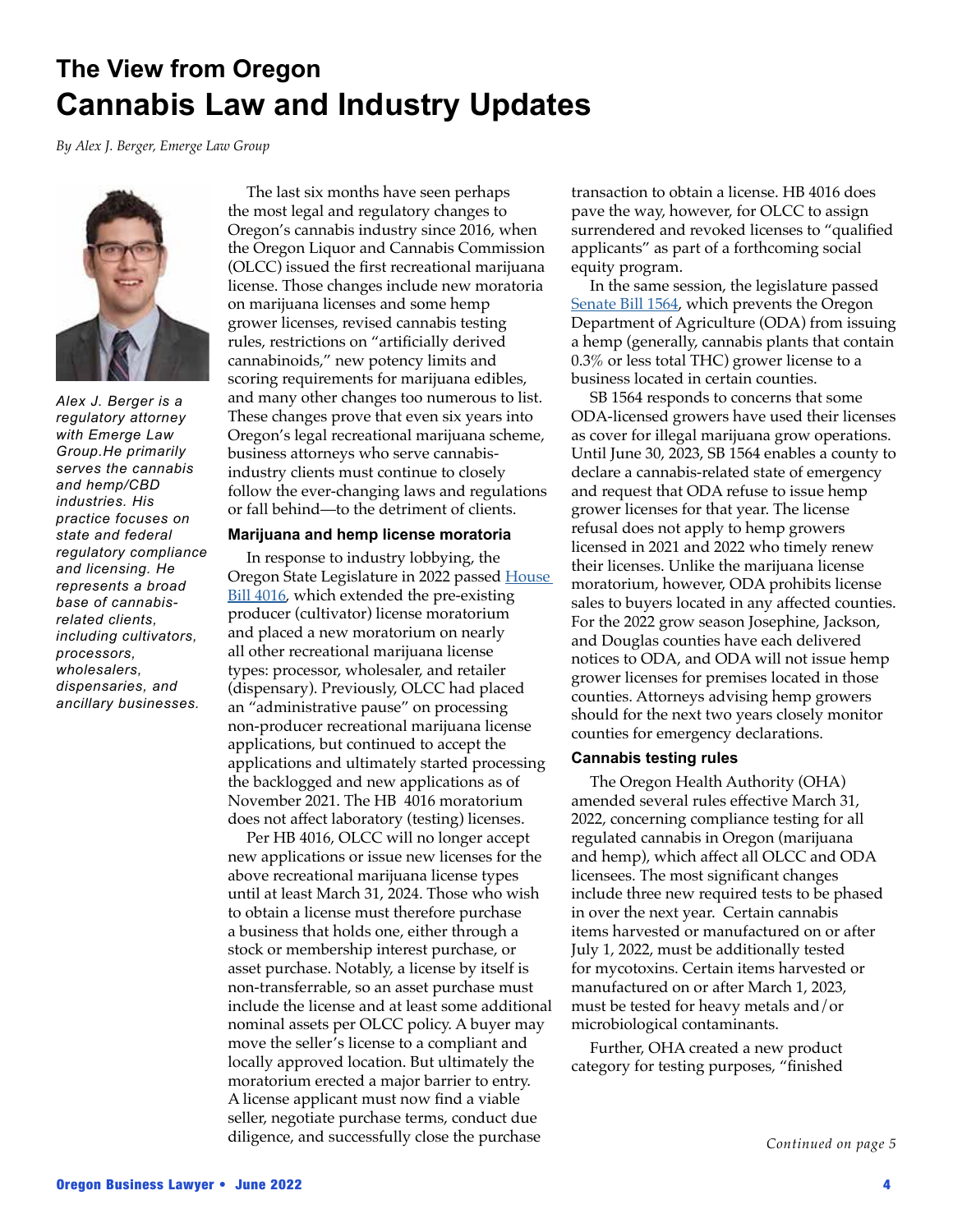inhalable cannabinoid product," which, once the new testing regimen phases in, must be tested in its finished form.

To offset the anticipated costs of the additional required tests, OHA took several steps, including increasing the usable marijuana test batch size to 50 pounds (as of July 1, 2022), extending the harvest period from 72 hours to seven days, and generally decreasing the number of test samples collected. OHA also eliminated the control study testing scheme. For a full description of the testing rule amendments, attorneys should consult OHA's [Information Bulletin 2022-01](https://www.oregon.gov/oha/PH/DISEASESCONDITIONS/CHRONICDISEASE/MEDICALMARIJUANAPROGRAM/Documents/Information_Bulletin_2022-01-Testing_changes_summary_eff_03-21-2022.pdf) and OAR Chapter 333, Divisions  $\overline{Z}$  and  $64$ .

#### **Artificially derived cannabinoids**

Late last year OLCC promulgated new rules implementing [House Bill 3000](https://olis.oregonlegislature.gov/liz/2021R1/Downloads/MeasureDocument/HB3000),which empowered OLCC to regulate artificially derived cannabinoids (ADC). An ADC is defined as "a chemical substance that is created by a chemical reaction that changes the molecular structure of any chemical substance derived from [cannabis]."

Per [OLCC Bulletin CE2021-04](https://www.oregon.gov/olcc/marijuana/Documents/Bulletins/Compliance_2021_04.pdf), ADCs include Delta-8-THC and CBN (cannabinol). Delta-8-THC is a controversial cannabinoid because it can be produced from federally legal hemp, has intoxicating effects, and many states have yet to regulate it. CBN, which may also be derived from hemp, is a popular nonintoxicating cannabinoid purported to assist with sleep and other physical conditions.

Effective July 1, 2022, [OAR 845-026-0400](https://secure.sos.state.or.us/oard/viewSingleRule.action?ruleVrsnRsn=287299) prohibits ADC sales to consumers outside the OLCC-regulated system, such as in grocery and convenience stores. Though ODA-licensed ADC manufacturers may produce and export ADCs outside Oregon,

OLCC also took steps to markedly restrict ADC production and sales within the recreational marijuana system. For example, after July 1, 2022, any intoxicating ADC is prohibited.

Further, except for CBN under certain circumstances, OLCC licensees on and after July 1, 2022, may not transfer, sell, or receive ADCs unless they meet several restrictive requirements, including obtaining a "Generally Recognized as Safe" (GRAS) determination,

an FDA letter responding to a GRAS notice, affirming that FDA has no questions about the notice, or an FDA letter of acknowledgment with no objections in response to a New Dietary Ingredient (NDI) notification. [OAR](https://secure.sos.state.or.us/oard/viewSingleRule.action?ruleVrsnRsn=287736)  [845-025-1310.](https://secure.sos.state.or.us/oard/viewSingleRule.action?ruleVrsnRsn=287736)

On and after July 1, 2023, CBN must meet the same requirements. Given FDA's disapproving treatment of cannabis-derived substances, these restrictions may severely curtail CBN and other ADC production and sales in Oregon, and negatively affect several Oregon cannabis businesses.

#### **Marijuana edible potency limits and scoring**

OLCC recently amended its rules that affect recreational marijuana edibles, including raising total THC potency limits and requiring physical scoring of certain products. Effective April 1, 2022, the per-serving edible THC limit increased from 5 mg to 10 mg. The per-container limit increased from 50 mg to 100 mg. Also, OLCC now requires that any solid edible that exceeds 55 mg THC per container must be scored into individual servings, even if the container holds multiple individual edibles that collectively exceed 55 mg. Although the industry broadly welcomed the potency increase, the scoring requirement, where applicable, requires additional time and labor. Scoring certain types of edibles, such as baked goods, have also proven difficult if not impossible, posing major obstacles for some manufacturers.

#### **Oregon cannabis law remains fluid**

The foregoing developments, though significant, represent only some of the sweeping legislative and regulatory changes to Oregon cannabis law in just the last few months. Oregon's cannabis industry has matured significantly since the medical days and the advent of legal recreational marijuana. These changes illustrate the ongoing fluidity of cannabis law and dictate that attorneys working in the field cannot rest on their laurels. To best serve their clients, they must diligently follow each legislative session and agency rule-making procedure, or risk providing outdated and inaccurate advice.  $\blacklozenge$ 

#### **Note:**

"Cannabis" in this article refers to the plant *Cannabis sativa L* and includes both intoxicating "marijuana," which remains federally illegal, and nonintoxicating "hemp," which contains 0.3% or less of the intoxicant delta-9 THC and is legal if produced in compliance with federal hemp law.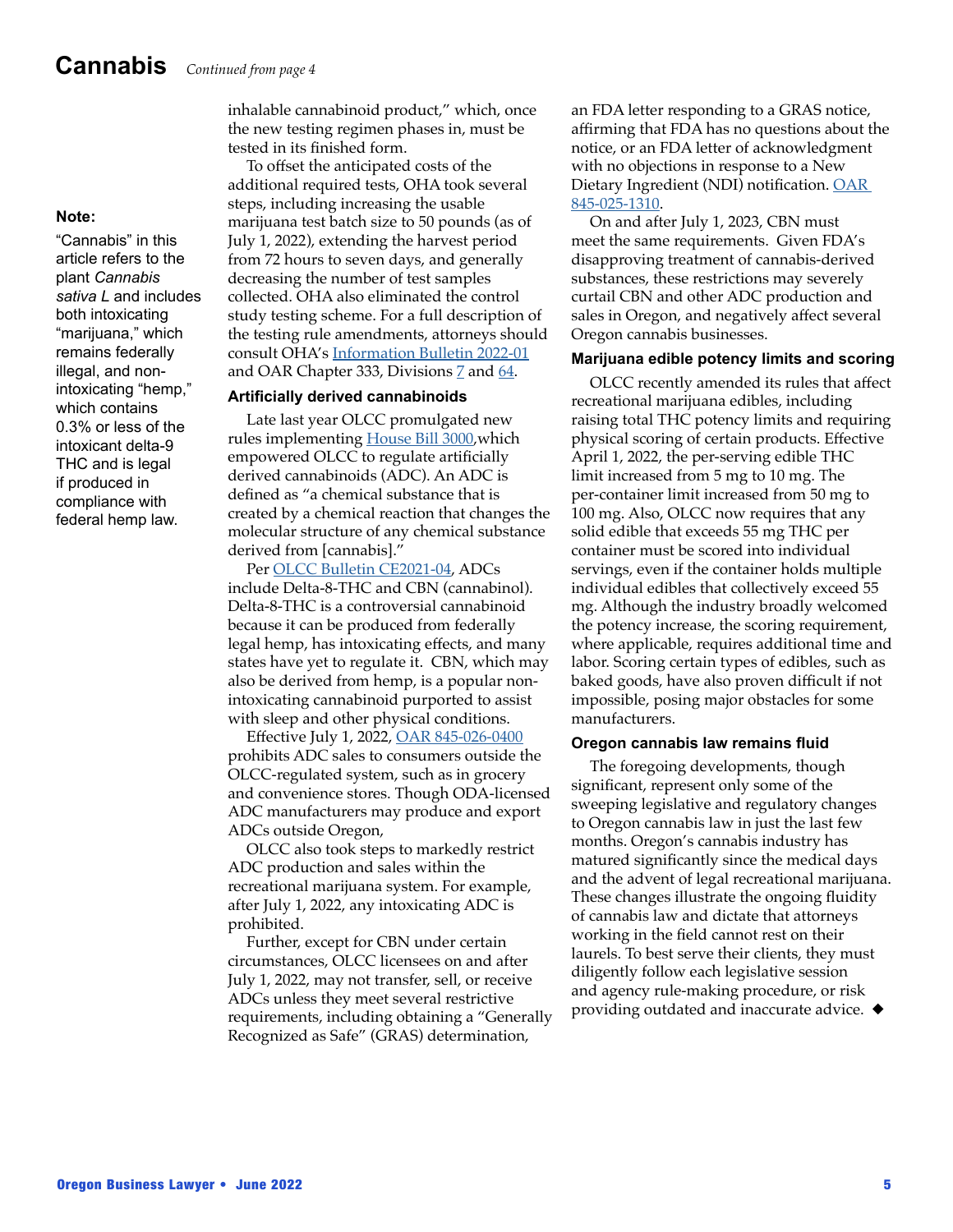## **Three Contract Clauses to Watch Out For**

*By Timothy B. Crippen and James R. Blake, Black Helterline LLP*



*Tim Crippen is a partner at Black Helterlline. He represents family and closely held businesses with a focus on mergers and acquisitions, contract matters, and trademarks.* 



*James R. Blake is an associate at Black Helterline. His practice focuses on estate planning and administration, taxation, and business law.*

Three particular contract provisions often lumped together on the page and written in all caps are easy to ignore. However, as with any contractual language, they are ignored at your (and your client's) peril.

The three provisions at issue are:

- Disclaimer of warranties
- Limitation of liability
- •Exclusion of consequential damages

#### **Disclaimer of warranties**

After making warranties on their goods, assets, or services, sellers often want to limit any further or implied warranties. Here is an example of such a limitation:

THERE ARE NO OTHER WARRANTIES, EXPRESS, IMPLIED, STATUTORY, OR ARISING FROM COURSE OF DEALING OR USAGE OF THE TRADE, OF QUALITY, MERCHANTABILITY, FITNESS FOR PURPOSE, CAPACITY, DESCRIPTION OR OTHERWISE OF THE PRODUCTS SOLD HEREUNDER.

Absent any exclusion or limitation, any contract for the sale of goods contains implied warranties of fitness for a particular purpose and merchantability. ORS 72.3140(1) and 72.3150.

Most sellers prefer to eliminate such warranties. The consequence of failing to expressly eliminate these warranties could include monetary damages for delivery of nonconforming goods, as well as incidental and consequential damages. (See ORS 72.7140 and 72.7150.)

To expressly exclude or modify the implied warranty of merchantability, the language must conspicuously mention the word merchantability. ORS 72.3160(2). To exclude or modify any implied warranty of fitness, the exclusion must be by writing and conspicuous. ORS 72.3160(2).

Language to exclude all implied warranties of fitness is sufficient if it states, for example, that "There are no warranties which extend beyond the description on the face hereof."

Notwithstanding the foregoing, unless the circumstances indicate otherwise, all implied warranties are excluded by expressions like "as-is," "with all faults," or other language which in common understanding makes plain that there is no implied warranty. ORS 72.3160(3)(a).

#### **Limitation of liability**

The following is a typical example of limitation of liability language:

PARTY'S TOTAL AGGREGATE LIABILITY UNDER AGREEMENT SHALL NOT EXCEED THE TOTAL AMOUNT RECEIVED BY PARTY UNDER THIS AGREEMENT.

The following is an example of the indemnity cap language that often appears in merger and acquisition agreements:

The aggregate amount of all losses for which the Seller may be liable under the Seller Indemnity Obligation will in no event exceed \$  $(the "Cap$ Amount").

In either case, to make these contract-based caps meaningful, you may need to provide that, subject to certain exceptions, the claims subject to the caps are the counterparty's exclusive remedy. If there is any leakage, a counterparty could argue that a tort claim, rather than breach of contract claim, is not capped.

It is reasonable to carve out exceptions to these caps if you receive a request for a cap. Common exceptions include the obligation to pay for goods or services, indemnification of a third-party claim, or fraud.

Damages could also be limited not to a dollar amount, but to a particular in-kind consideration. ORS 72.7190. In Software as a Service (SaaS) contracts, for example, it is common for certain breaches under servicelevel agreements (SLAs) to be compensable only with SLA credits. In construction or sale of goods contracts, there might be an interim remedy under contract or statute of repair or replacement before financial damages are available. ORS 701.565 *et seq.*; ORS 72.5080; and ORS 72.7190.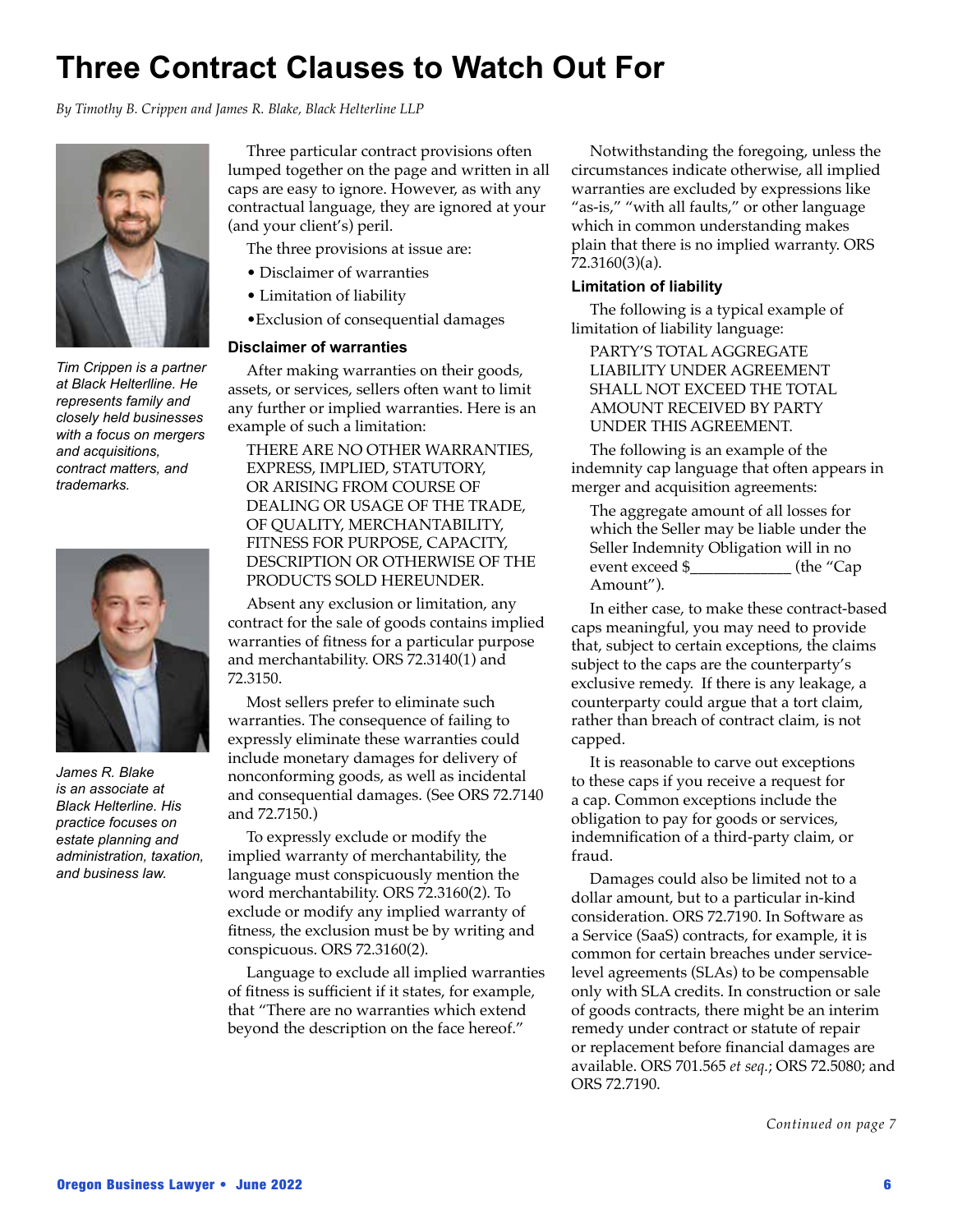## **Three Clauses** *Continued from page 6*

#### **Exclusion of consequential damages**



*These three contract provisions are easy to ignore. However, as with any contractual language, they are ignored at your (and your client's) peril.*

The following is an example of language that excludes many types of damages from a regular commercial contract:

IN NO EVENT SHALL EITHER PARTY BE LIABLE UNDER THIS AGREEMENT TO THE OTHER OR ANY THIRD PARTY FOR CONSEQUENTIAL, INDIRECT, INCIDENTAL, SPECIAL, EXEMPLARY, PUNITIVE OR ENHANCED DAMAGES, LOST PROFITS OR REVENUES, OR DIMUNITION IN VALUE, ARISING OUT OF, OR RELATING TO, AND/ OR ARISING IN CONNECTION WITH THIS AGREEMENT, REGARDLESS OF (A) WHETHER SUCH DAMAGES WERE FORESEEABLE, (B) WHETHER OR NOT A PARTY WAS ADVISED OF THE POSSIBILITY OF SUCH DAMAGES AND (C) THE LEGAL OR EQUITABLE THEORY (CONTRACT, TORT OR OTHERWISE) UPON WHICH THE CLAIM IS BASED.

Each category of damages—consequential, indirect, incidental—should be considered under the applicable governing state law. Consideration should be given to what these terms mean— and does excluding them possibly eliminate potential claims that your client might reasonably expect to have under a contract?

 In the context of Article 2 of the Oregon Uniform Commercial Code (sale of goods), note that consequential damages are defined (ORS 72.7150(2)) and may not be excluded when unconscionable, including in a sale of consumer goods. ORS 72.7190(3).

Similar exclusionary language will be commonly negotiated in merger and acquisition agreements, either as stand-alone clauses or part of a definition of "loss" for which indemnity may be due.1 One upshot of the foregoing is that as to exclusion of consequential damages in particular, the consequences are unpredictable, and careful drafters would do well to negotiate in or out a right to make claims based on all manner of actually predictable consequential damages.

In a 2017 case, the Oregon Court of Appeals construed a lengthy combination of Disclaimer of Warranties, Limitation of Liability, and Exclusion of Damages in *Kaste v. Land O'Lakes Purina Feed, LLC,* 284 Or. App. 233 (2017), *rev den*, 361 Or. 671 (2017). The defendant (Land O'Lakes) contended that the waiver of consequential damages barred plaintiff's tort claims, on which plaintiff had prevailed at trial. The Court of Appeals held that the waiver language was ambiguous, however, as to whether it barred plaintiff's tort claims. Therefore, the Court of Appeals upheld the trial court's favorable ruling on plaintiff's tort claims.

#### **In conclusion**

To give parties predictable results, care and customization of these three provisions should take precedence over a mindless copy-andpaste of "boilerplate" language.  $\blacklozenge$ 

#### **Endnote**

1. Commentators have hashed out many points on this topic:

[https://www.adamsdrafting.com/](https://www.adamsdrafting.com/excluding-consequential-damages-is-a-bad-idea/) [excluding-consequential-damages-is-a-bad](https://www.adamsdrafting.com/excluding-consequential-damages-is-a-bad-idea/)[idea/](https://www.adamsdrafting.com/excluding-consequential-damages-is-a-bad-idea/)

[https://privateequity.weil.com/features/](https://privateequity.weil.com/features/excluded-losses-provisions-and-the-butterfly-effect/) [excluded-losses-provisions-and-the](https://privateequity.weil.com/features/excluded-losses-provisions-and-the-butterfly-effect/)[butterfly-effect/](https://privateequity.weil.com/features/excluded-losses-provisions-and-the-butterfly-effect/)

[https://www.goulstonstorrs.com/whats](https://www.goulstonstorrs.com/whats-market-blog/exclusion-of-consequential-damages)[market-blog/exclusion-of-consequential](https://www.goulstonstorrs.com/whats-market-blog/exclusion-of-consequential-damages)[damages](https://www.goulstonstorrs.com/whats-market-blog/exclusion-of-consequential-damages)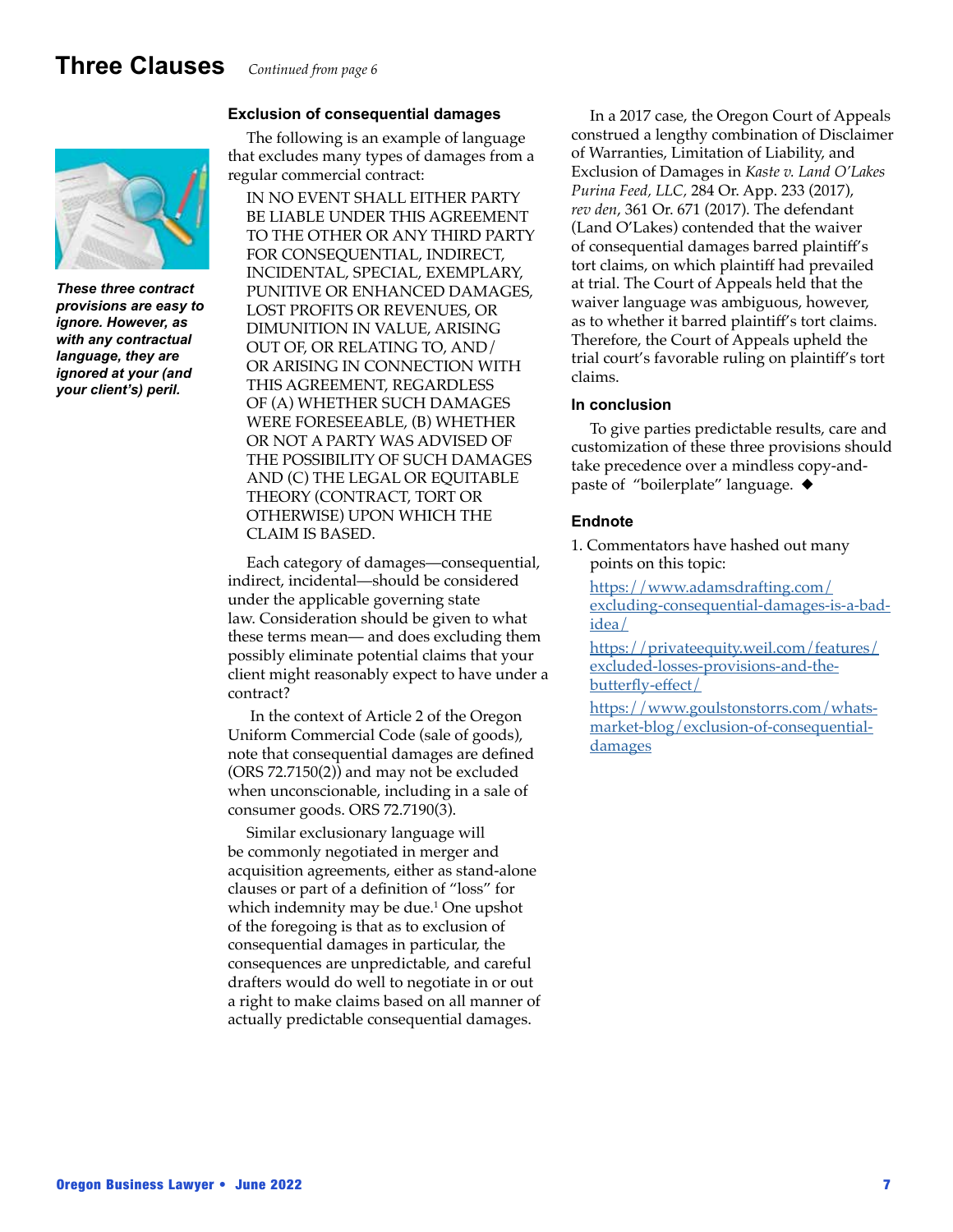## **Representations and Warranties Insurance in the Time of Coronavirus: Trends in the 2021 ABA** *Private Target Mergers & Acquisitions Deal Points Study*

*By Ben Pirie, Miller Nash LLP*



*Ben Pirie is a Special Counsel with Miller Nash LLP. He advises businesses on a wide range of corporate needs, including mergers and acquisitions, negotiating complex contracts, and corporate governance.His practice also focuses on providing business and regulatory compliance advice to companies operating in the cannabis and hemp industries.*

Every two years, the American Bar Association publishes its *Private Target Mergers & Acquisitions Deal Points Study,* which compiles and compares data on deal terms from public company acquisitions of private targets. The study is widely considered the gold standard of "what's market?" in midsized M&A transactions, and its influence trickles down into smaller deals due to its uniqueness as a reference point for negotiated terms. The 2021 Deal Points Study pulls data from 123 transactions that closed during 2020 and the first quarter of 2021. Deal sizes ranged from \$30 million to \$750 million. Twentytwo of the deals were sign-and-close, and the remainder deferred closing. One hundred were stock deals, while the remainder were asset purchases.

Among the most pronounced trends identified by the 2021 study is the continued advance of representations and warranties insurance (RWI) toward becoming a standard. Sixty-five percent of the studied deals incorporated RWI, up 25 percent over the 2019 study, which in turn was up nearly 80 percent over 2017. For the uninitiated, RWI is a type of insurance policy that covers postclosing indemnity claims for certain breaches of representations and warranties. This kind of insurance has been around since the late 1990s, but advances in underwriting, ample actuarial data, and a more efficient insurance market have made it increasingly available and popular in private company acquisitions. The 2021 study data reflect this trend.

#### **Decline in indemnity caps and escrows**

RWI is appealing to both buyers and sellers as an alternative means of satisfying postclosing claims. Therefore, one consequence of its popularity has been to supplant traditional means of coverage, such as holding a portion of the purchase price back in escrow. The instance of deals with no holdback at all increased significantly in 2021, up to 37 percent of the deals studied.

Of the 63 percent that did include a holdback, the median amount dropped precipitously, from around seven percent of transaction value in 2017 (the year the study started tracking RWI) to 1.35 percent in 2021.

This change is driven almost entirely by RWI. The median holdback for non-RWI deals was 8.7 percent, while the median holdback for RWI deals is 0.55 percent. This last statistic tracks a common feature of RWI policies: a retention amount of roughly one percent of the coverage maximum, which is often split by buyer and seller.

The advent of RWI has also exerted downward pressure on the amounts at which indemnity claims are capped. Caps are seller-driven terms that limit liability for breaches of garden-variety representations and warranties, which are generally the kind that RWI is most likely to cover. With RWI acting as an alternative and often more efficient source of recovery, sellers have been able to negotiate lower caps to their indemnification obligations. The median in 2021 was two percent of transaction value, down from 8.4 percent in 2017.

#### **Increase in separate purchase price adjustment escrows**

Concurrent with the reduction in frequency and amount of holdbacks covering general indemnity obligations, there has been an increase in the incidence of separate escrow accounts that cover only post-closing purchase price adjustments. Separate adjustment escrows appeared around 20 to 30 percent of the time until the 2017 study. Thereafter, about half of all studied deals included them. While correlation does not imply causation, the timing of this increase makes an intuitive sort of sense. With escrow holdbacks being dramatically smaller, the impact of pulling purchase price adjustments from the same pool of money as indemnity obligations becomes much more significant.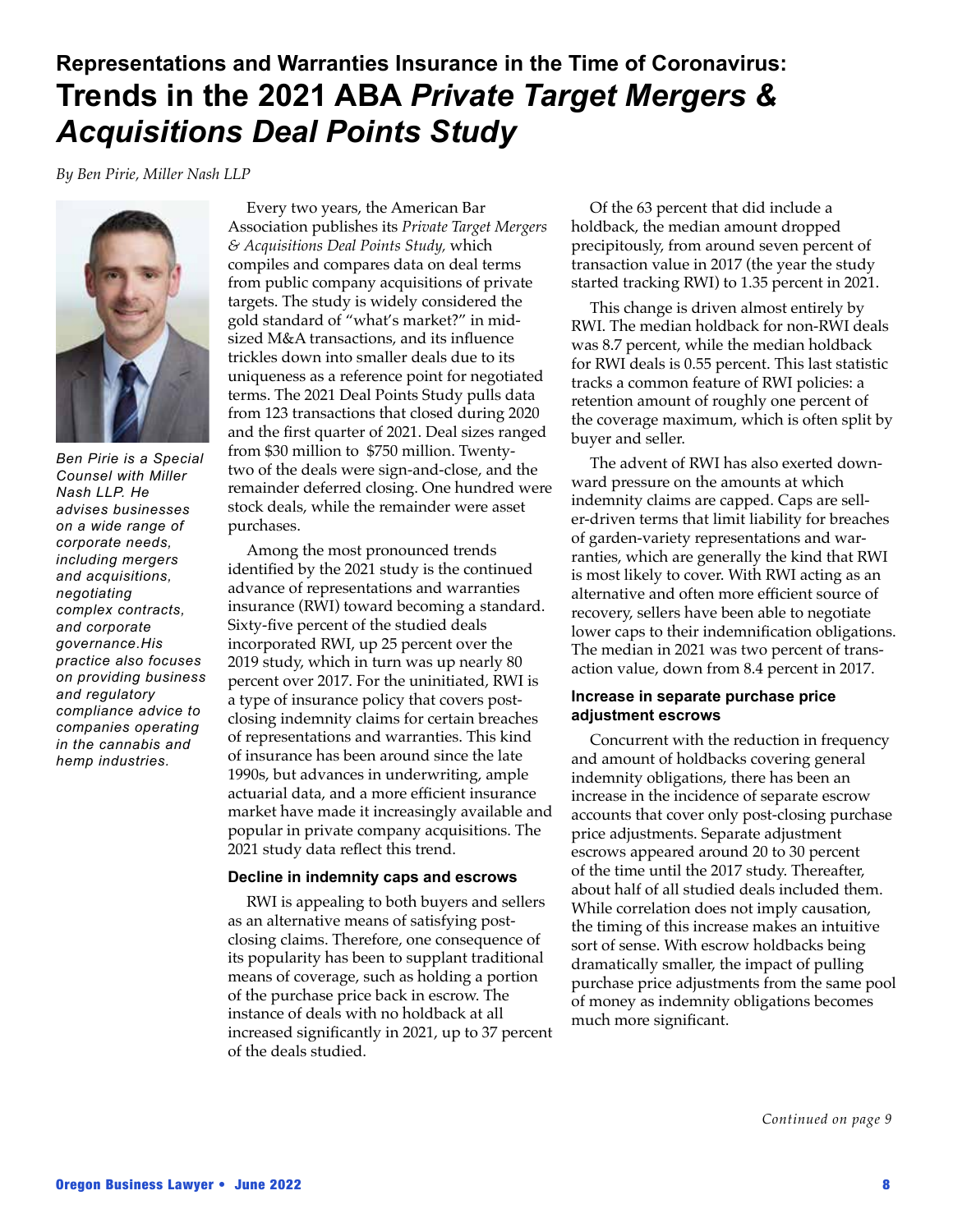## **Deal Points Study** *Continued from page 8*



*The deal points study acts like a tree ring or a layer of sediment, providing a snapshot of the point in time it studies.*

#### **Decrease in pro-sandbagging clauses**

Sandbagging is the colloquial term for the buyer bringing post-closing indemnity claims for breaches that the buyer was aware of prior to closing. Pro-sandbagging clauses explicitly permit this, while anti-sandbagging clauses explicitly prohibit it.

The instance of anti-sandbagging clauses has historically been low, as buyers tend to prioritize such clauses for deletion from draft agreements, and in the 2021 data they appear in only two percent of deals. Interestingly, the instance of pro-sandbagging clauses has also decreased steadily since the study began. The upward trend has been toward agreements that are silent on sandbagging, with nearly 70 percent of deals not addressing the subject in the documents.

This trend may be due to the conventional wisdom that silence on the issue tends to be pro-sandbagging. The truth is more nuanced than this. See, e.g., *Eagle Force Holdings, LLC v. Campbell*, 187 A.3d 1209 (Del. 2018), but it is also likely that it is related to the involvement of RWI. RWI policies generally exclude claims for breaches that were known prior to closing, making pro-sandbagging language of very limited value with respect to covered claims. Since the inclusion of these terms tends to be contentious, buyers are less likely to push for them if they are unlikely to be useful.

#### **Materiality Scrapes**

The 2021 study confirms a stark trend toward the ubiquity of materiality scrapes in deal terms. In negotiating deal documents, sellers will generally qualify representations and warranties using materiality qualifiersi.e., a breach of representation qualified in this way would have to be "material," which may or may not be defined,—in order to be actionable. A materiality scrape mitigates the influence of such qualifiers by saying they will not be considered when determining a breach.

Scrapes appeared in approximately a quarter of all deals until 2014, when they were included in about 70 percent of all deals. In 2021 scrapes were found in about to 92 percent of deals. The connection to RWI, if any, is somewhat less obvious, though many RWI policies allow for materiality scrapes. It is possible that sellers are more likely to accept them knowing that they are less likely to be on the hook for breaches. In the 2021 study, well over half the deals that included scrapes also involved RWI.

#### **Signs of the times**

In addition to illustrating trends in deal terms over time, each particular deal points study acts like a tree ring or a layer of sediment, providing a snapshot of the point in time it studies. A first-time data point in the 2021 study is the appearance of representations and warranties related to COVID-19 contained in 38 percent of deals signed after March 11, 2020. Pandemics were included in carve-outs from the definition of material adverse effect in 67 percent of the deals studied in 2021. That year also saw a disappointing uptick in the inclusion of "#metoo representations," which warrant against a seller's involvement in sexual harassment or misconduct allegations.

The 2021 deal points study verifies that business deals are indeed affected by world events and societal changes.  $\blacklozenge$ 

### **OSB CLE Seminar: Roadmap of Venture Capital and Angel Funding (Audio Webcast)**

Rapidly growing companies often raise capital in "angel" or venture capital transactions. Investors provide capital in exchange for carefully structured equity rights and frequently some form of governance rights. Investors also often provide the company with industry expertise, contacts, and access that may be as valuable as financial capital. These funding transactions can take a startup or more mature company to higher levels of growth. But they are complex transactions that can involve a dozen or more interrelated documents. This program will provide you with a practical guide to the stages and documentation of an angel or venture capital transaction.

#### **Part 1: Thursday, July 7, 2022; 10:00 AM**

- Current state of angel and venture capital markets & trends in deal terms
- Review of the suite of documents involved in most funding deals
- Methods of valuation and their impact on successive stages of investment
- Reviewing or drafting term sheets—pitfalls and opportunities
- Equity v. debt, common terms, impact on later venture capital funding

#### **Part 2: Friday, July 8, 2022; 10:00 AM**

- Review of most highly negotiated terms in funding deals
- Investor protections—information & veto rights, liquidity event rights
- Liquidation preferences, anti-dilution rights, and dividends
- Striking right balance between founders/managers & investors on the board
- Options pools for founders, managers and employees

**Presenters:** Howard Bobrow, Taft Stettinius & Hollister LLP, Cleveland, Ohio; Anthony Licata, Stettinius & Hollister LLP, Chicago, Illinois

**Register on the Oregon State Bar website:** [Part 1](https://or.webcredenza.com/program?id=171082
) [Part 2](https://or.webcredenza.com/program?id=176290)

#### Oregon Business Lawyer • June 2022 9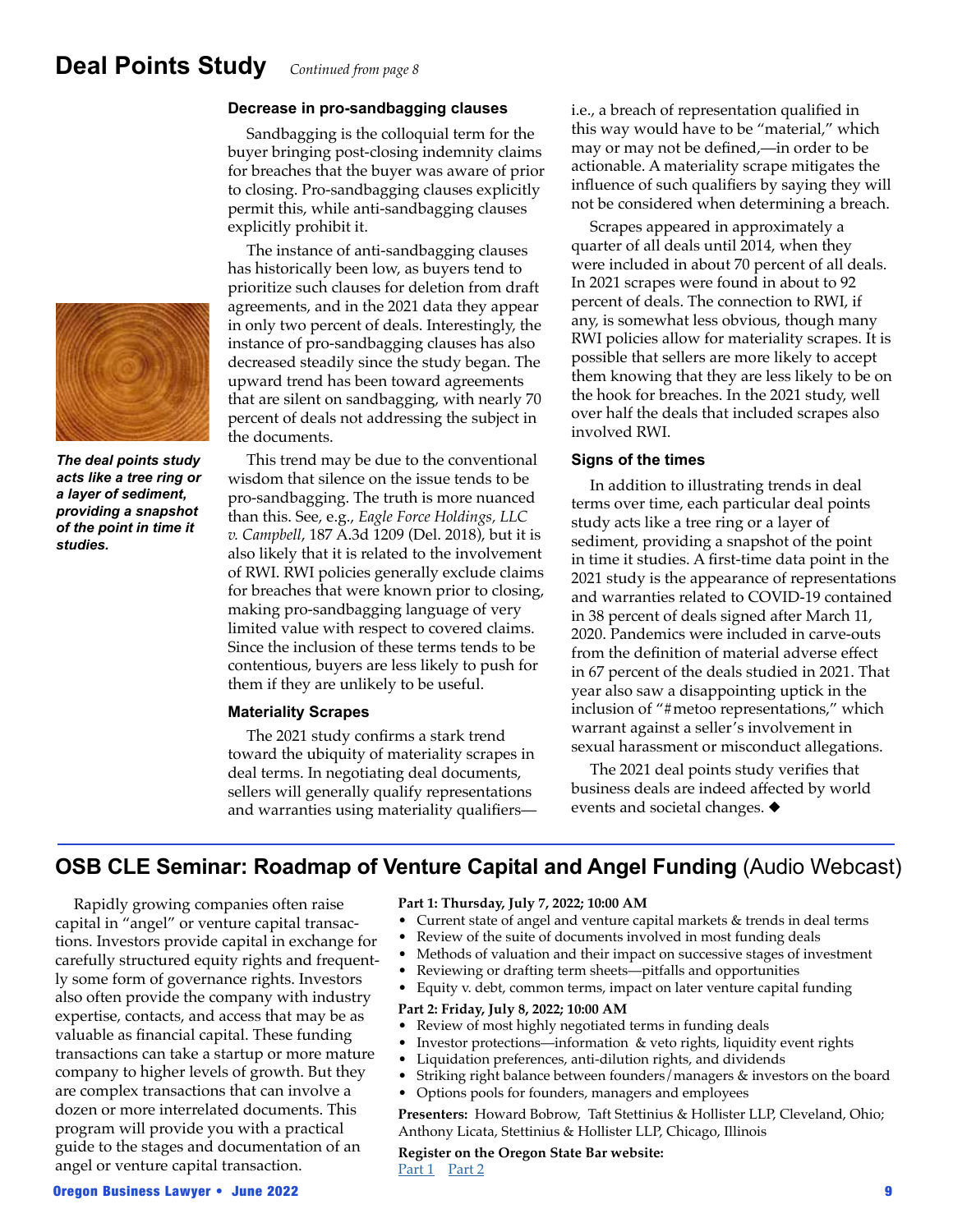## **Business Law Section News Robert J. McGaughey Honored with James B. Castles Leadership Award**

The Business Law Section Executive Committee selected Robert J. McGaughey as the recipient of the 2021 James B. Castles Leadership Award.

The award recognizes an Oregon lawyer for excellence in the practice of business law, professionalism among fellow business lawyers, and outstanding community leadership.

Over the course of 40 years, Mr. McGaughey has represented clients in securities and investment lawsuits, business break-up litigation, shareholder derivative lawsuits, LLC member disputes, and cases involving a breach of fiduciary duty.

He is the author of many business-law articles and several books, including *Oregon Corporate Law Handbook* (2018) and *Washington Corporate Law Handbook* (2000).

Mr. McGaughey has served on Oregon State Bar legislative committees and task forces and as chair of the OSB Securities Regulation and Business Litigation sections.

He has also served as an arbitrator or mediator in more than 200 disputes through various organizations.

In his role as educator, he has presented many CLE seminars and has taught courses at Linfield University and Bassist College.

He is currently Of Counsel at Chenoweth Law Group in Portland.

In support of Mr. McGaughey's nomination for the Castles Award, former Business Law Section Chair Andrew J. Morrow wrote:

"As a writer, a teacher, a mentor, and as a member of committees and task forces, Bob brings the perspective of someone who has been both a transactional lawyer and a litigator, who understands the problems that arise in small and medium-sized business, as well as large ones. He offers practical ways to address those challenges. His approach makes his work especially valuable to practicing lawyers."  $\blacklozenge$ 



*To honor our award recipient, the Business Law Section has produced a short video about him, including comments from some of his close colleagues. It can be viewed on the [Business Law Section](https://businesslaw.osbar.org/james-b-castles-leadership-award/)  [website.](https://businesslaw.osbar.org/james-b-castles-leadership-award/)*

## **Nominate an Outstanding Business Attorney for Special Recognition**

The James B. Castles Leadership Award was established in 1998 to recognize an Oregon lawyer for excellence in the practice of business law, professionalism among fellow business lawyers, and outstanding community leadership. It is the highest recognition that the Business Law Section can bestow on one of its members.

James B. Castles began his career as an Oregon business lawyer advising Tektronix, Inc. founders Jack Murdock and Howard Vollum in the start-up phases of their business. He subsequently became the founding General Counsel of Tektronix and a long-time director of the company. Mr. Castles was also well known for his philanthropic support of Northwest organizations, and served as a founding trustee of the M. J. Murdock Charitable Trust.

Previous recipients of the James B. Castles Leadership Award include Otto B. Frohnmayer, Henry H. Hewitt, Brian Booth, Andrew J. Morrow, Jr., Donald L. Krahmer, Jr., Neva Campbell, Robert Art, MardiLyn Saathoff, John Jaqua, Ruth Beyer, Brent Bullock, Carmen Calzacorta, Kenneth D. Stephens, Jeffrey C. Wolfstone, John M. McGuigan, Ronald Greenman, and Robert J. McGaughey.

#### **Candidate qualifications**

- 1. The nominee must be a licensed (or retired) member of the Oregon State Bar, recognized for excellence and professionalism;
- 2. A significant portion of the nominee's career must have involved the practice or teaching of business law; and
- 3. The nominee must have shown outstanding community leadership in one or more of the following areas:
	- Activities supporting other members of the Oregon State Bar in the practice of business law, such as serving on committees or task forces of the Business Law Section or other business-law-related committees or task forces, serving on the Board of Governors, writing business law-related articles or treatises, teaching CLE seminars, and other similar activities
	- Civic leadership, such as serving on public boards or commissions, as a member of federal, state, regional, county, or local government, or as an employee of the Department of Justice or a state agency, or otherwise having been elected or appointed to public office
	- Business or nonprofit leadership in community affairs or economic development, such as serving with one or more nonprofit organizations engaged in community development, economic development, or charitable activities

#### **Nomination procedure**

To nominate an Oregon business lawyer for the James B. Castles Leadership Award, please email the name of the nominee, together with the pertinent details regarding the nominee's qualifications for the award, to Jeffrey S. Tarr at *jtarr@sussmanshank.com*.

#### **The deadline for nominations is August 15, 2022.**

Nominations will be reviewed by past chairs of the Business Law Section, who will recommend a candidate to the Executive Committee of the Business Law Section for final selection.  $\blacklozenge$